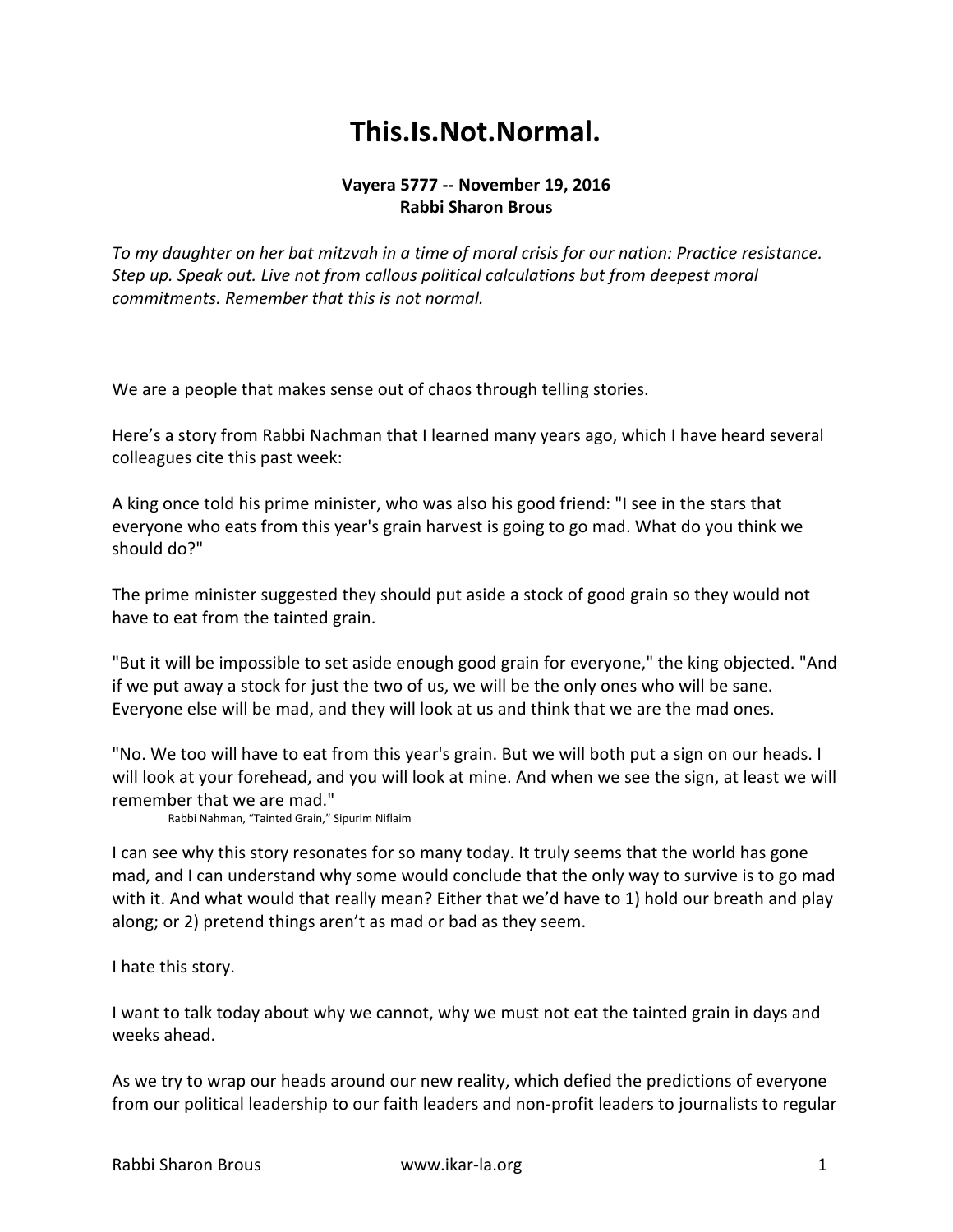citizens, we need to determine how best to respond. Some are choosing to pacify. "Congratulations on your victory," some leaders are saying. "We appreciate the conciliatory tone of your acceptance speech and look forward to working with you."

Others are getting to work.

The ADL (Anti-Defamation League)-- hardly mouthpiece of the left-- put out statement this week criticizing the choice of an alt-right/ white supremecist purveyor of racist, Islamophobic and antiSemitic propaganda as chief strategist in White House. The response from some in the Jewish community was harsh: "The ADL has put itself potentially in a compromising position going forward, in terms of its ability to interact with the incoming administration," they said.

Their concern? The ADL jeopardized it's standing with the incoming administration. As if the purpose of the ADL or any civil rights organization or any faith leader or journalist is to curry favor with those in power, rather than stay honest and speak truth to those who misuse power.

Eva, you have been so taken by the story of Abraham, challenging God about the destruction of Sodom and Gemorrah. Where does a person get that kind of hutzpah?

יח ואברהם היו יהיה לגוי גדול ועצום ונברכו בו כל גויי הארץ. יט כי ידעתיו למעו אשר יצוה את בניו וְאֶת־בִּיתוֹ אֶחְרִיו וְשָׁמְרוֹ דֵרֶךְ ה' לְעֵשְוֹת צְדָקָה וּמְשָׁפֵּט לִמַעַן הַבִיא ה' עַל־אֲבְרֹהֶם אֶת אֲשֶר־דָּבֵר עַלְיוּ: ָכ וַיֹּאמֶר ה' זַעֲקַת סָדָם וַעֲמֹרֶה כִּי־רַבָּה וְחָטָּאתֶם כִּי כָבְדָה מִאָד: כא אַרַדָה־נַא וְאַרֹאָה הַכִּצְעֲקַתָּהּ הַבָּאָה אָלִי עשו | כלה ואם־לא אדעה: כב ויפנו משם האנשים וילכו סדמה ואברהם עודנו עמד לפני ה': כג ויגש אַבְרַהָם וַיֹּאמַר הַאֲף תִּסְפֶּה צַדְיִק עִם־רַשֵּׁע בד אוּלֵי יֵשׁ חֲמִשֶּׁים צַדְיקֵם בְּתֹוּךְ הַעֵּיר הַאֲף תִּסְפֶּה וְלֹא־תִשֵּׂא ַלְמַקּוֹם לְמֵעֶן חֲמִשֶּׁיִם הַצַּדִּיקִם אֲשֶׁר בְּקָרְבָּהּ כה חַלְלַה לִךְ מֵעֵשָׂת | כַּדַּבֵר הַזֶּה להַמֶית צַדִּיק עִם־רַשַּׁע וְהַיַּה ְכַצַּדְיִק כָּרָשֶׁע חָלָלָה לֶֹּךְ הַשֹּׁפֵט כָּל־הָאֲרֶץ לְא יַעֲשֶׂה מִשְׁפֵּט:

And the Lord said: Because the cry of Sodom and Gomorrah is great, and because their sin is very serious, I will go down now, and see whether they have done altogether according to the cry which has come to me. If not, I will know. And the men turned from there and went toward Sodom, but Abraham remained standing before the Lord. And Abraham drew near and said: Will You also destroy the righteous with the wicked? Perhaps there are only fifty righteous inside the city. Will You also destroy and not spare the place for the fifty righteous who are in it? Far be it from You to do such a thing, to slay the righteous with the wicked, so that the righteous are treated just like the wicked. Far be it from you. Shall not the Judge of all the earth do justice? Gen 18:20-25

Look closely at what happened: Abraham and the three angels/ men hear God's designs on Sodom and Gemorrah, cities full of evil people. The punishment is severe, but the three men nod and carry on their way. <u>וֵיְפְּנוּ מִשָּׁם הָאֲנ</u>ָשִׁים <u>וַיֵּלְכוּ סָדְמֵהּ T</u>hey acquiesce. Maybe they are uncomfortable with the decree, we don't know. But they go along, walking toward Sodom to do as they are told. They are, after all, just following orders.

But not Abraham. אַבְרַהָּם עַזְיַנּוּ עַמֶד לִפְגֵי ה' This is a man who refuses to eat the tainted grain,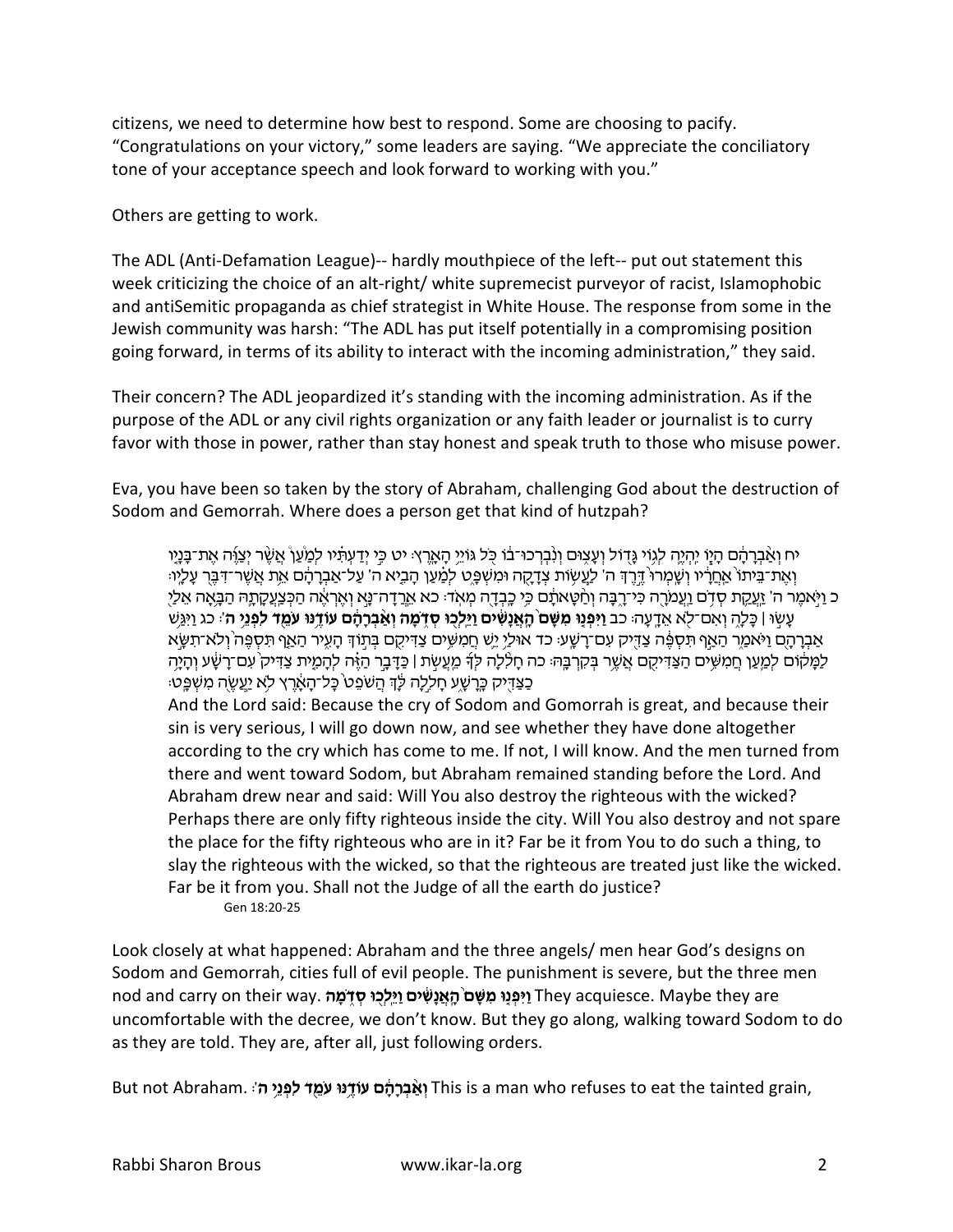who refuses to sacrifice his moral intuition, even when everything is at stake.

Abraham is not the target of this decree. His wife, his home, his wealth will all be intact when Sodom and Gemorrah burn. But even still, he insists that the world be fair and God be just. He will risk everything-- everything-- to fight for it. Everyone else nods consent to the decree; Abraham stands in protest. He knows that he may not win, but he cannot go home and watch Sunday Night Football and pretend this isn't happening to his neighbors.

What does it mean that our tradition has transmitted this story for generations? Why has this story sustained thousands of years? Our Rabbis know that we will be tempted to eat the tainted grain. To quiet the intuition and play along. Even angels sometimes are.

But we, we must resist.

Eva, I have been thinking for about two years about what to say to you at your bat mitzvah. I decided that I'd tell you about what happened in the spring of 2004, when you were just six months old. The world was on fire, and I picked up book by Jonathan Sacks, Chief Rabbi of Great Britain. He shared two competing visions of the world in the year 2020:

First… 2020. *Dawn breaks on a world of global prosperity and peace.* Somehow we manage to harness technology and medicine and in the space of only 20 years, we have put an end starvation, improved education worldwide, and ended the spread of preventable diseases. No more sweatshops, child labor, inequity, exploitation. Humanity is in midst of new golden age.

And the second vision… The time: 2020. Coordinated terrorist attacks rock NYC, London, Paris, Munich, Rome. Government collapses in Africa have left the continent reeling from vicious wars. Revolutions across the Middle East have left the region dominated by fundamentalist regimes. The global economy is in a state of collapse. Hundreds of thousands die annually from freak weather conditions – drought, floods and typhoons – brought about by global warming. *The world is in the midst of a new dark age.*

"Two scenarios, equally possible," Sacks writes, "and between them defining what is at stake in the years ahead..."

Eva, you were six months old. I wondered: what kind of world had we brought you into? If all went well, you'd be applying to college in 2020. What kind of reality would I be sending you out into? What kind of country were we raising you in? What kind of Jewish community? Would you get that to be a Jew is to live from a moral core, to work for the dignity of *all* people?

And what was I-- as a mother and a rabbi-- willing to do to turn the tide toward that new golden age?

This was the birth moment of IKAR-- the moment we realized that we had to dosomething.

You know the story: several weeks later abba and I met Melissa and Adam. For years, Melissa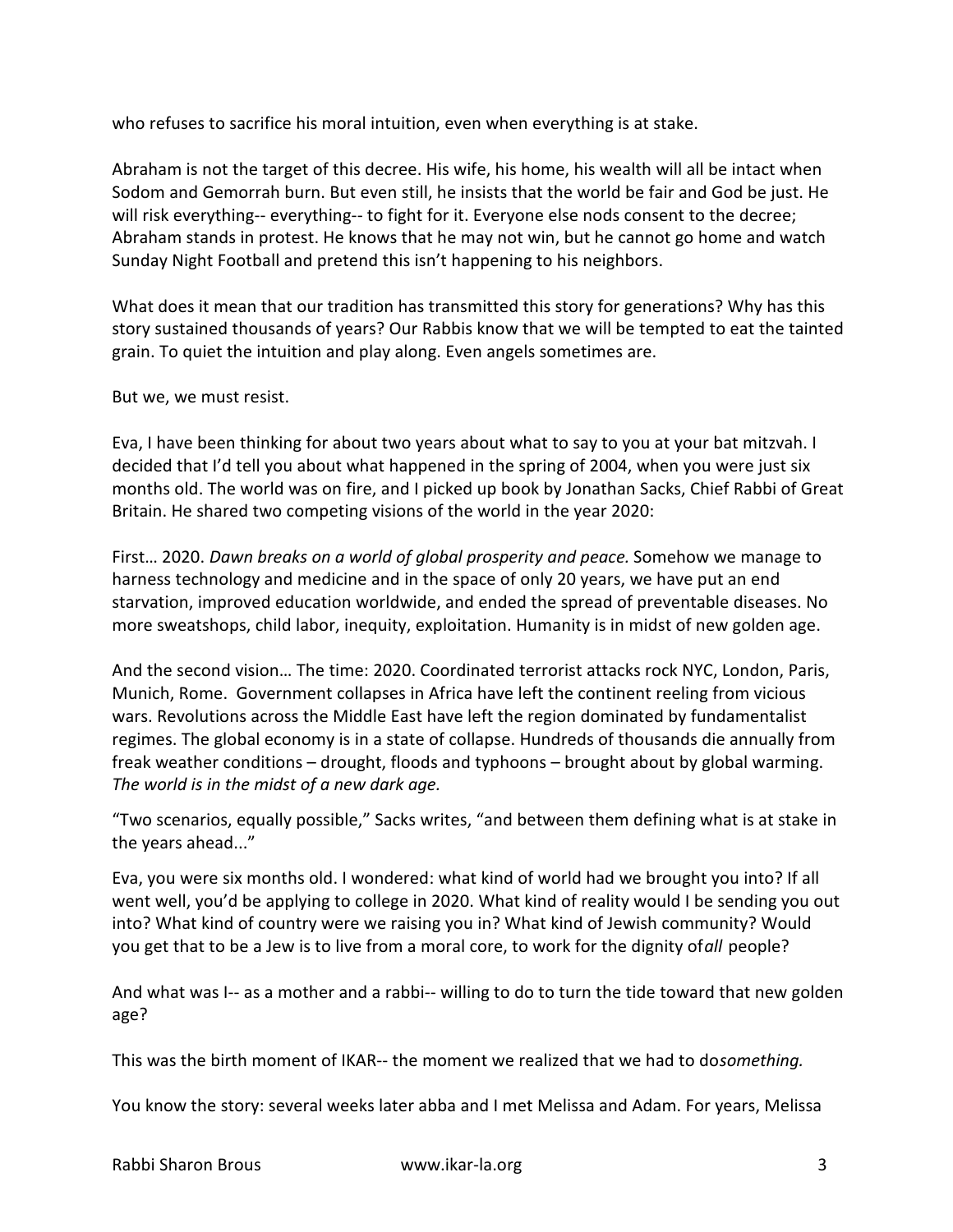called that first meeting a shot-gun wedding, which is a way of describing a wedding that happens before anyone finds out that the bride is already pregnant. That may not be the best metaphor for our origin story, but there was definitely a sense of immediacy. We decided that night to cast our lots with one another and we launched IKAR.

We have been working every day for past 13 years to build a Jewish response to crossroads Sacks situated us in:

What could we do to bend arc of moral universe toward justice? How could we reclaim LOVE and GRACE and SOUL as core Jewish ideas and practices?

For all this effort, I must admit that I never predicted that we'd be where we are today. I never predicted, when I dreamt of and worked toward that mythic year 2020, that 2020 would be would be fourth year of presidency ushered in not by force of great dreams and moral fortitude, but by the perverse elevation of a rhetoric of white supremacy, the targeting of vulnerable populations, the cynical and deliberate disintegration of civility and decency for the sake of political gain.

Now, it is both you and I who have a choice to make, along with the rest of our country. Will we allow this to be our new normal?

I believe that we must take people at their word. If they proclaim hate, we must not downplay or rationalize it. If they promise to register Muslims and round up and deport Mexicans, we must assume that those are their real intentions. If they threaten to deprive LGBT Americans of their basic dignities, promoting legislation that would strip our friends the right to sit at the bedside of their loved ones in the hospital, we must take them at their word.

Of this I am certain: if we eat the tainted grain, if we quiet our resistance, if we accept this as our new normal, we will race headfirst into the new dark age.

But if we refuse to eat that foul grain, if we defy and resist, if we insist on living not from our most callous political calculations but from our *deepest moral values,* if we double down on the fight to realize the vision of an inclusive and just and fair society, one that protects the most vulnerable among us first and foremost... then we might be able to stem the moral decay of our nation.

I embarrassed you the other day in carpool when I ranted against Ryan's Roses (reality radio that is all the rage in middle school now), and connected the dots between our cultural addiction to voyeuristic public humiliation on TV and radio and the moral crisis facing our nation.

I apologize for being a carpool preacher.

But know this: I meant what I said. In a time of moral crisis, we must listen differently. Watch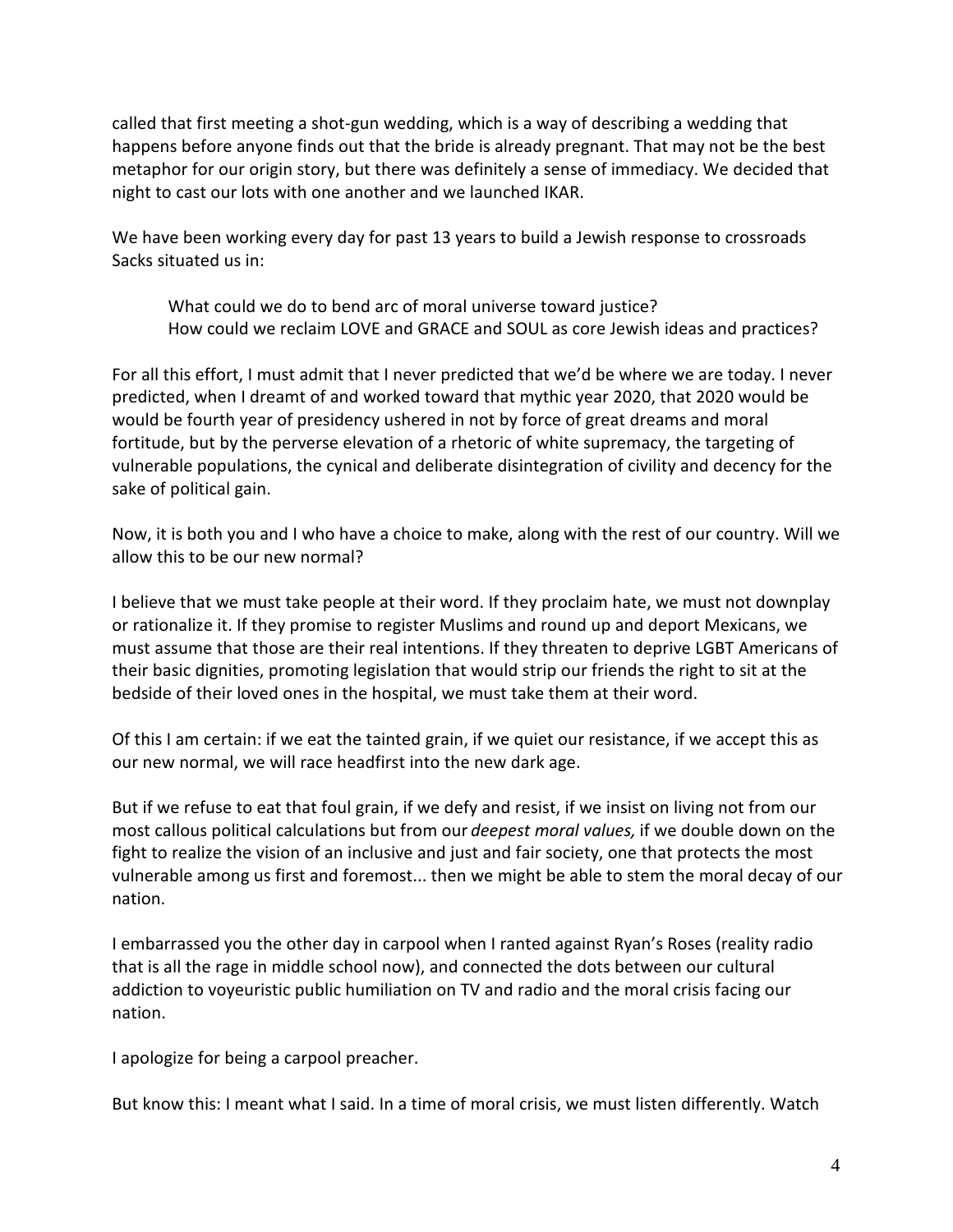differently. Read the news differently. Ask questions others aren't asking. Challenge authority when others are silent. We must be like Abraham: step into the fray, even when everyone else quietly walks on their way.

David ben Gurion, the first Prime Minister of the State of Israel, used to stand on his head before every cabinet meeting. Someone once asked him why. When the whole world is upside down, sometimes I need to stand on my head to see things in proper perspective, he said.

The whole world is upside down right now. Sea levels are rising, glaciers are melting and a climate denier is going to head the EPA. Minority communities who have been in this country from its founding are looked at as outside agitators, terrorists, threats to America. Know that they ARE America. Hardworking immigrants who have come to this place to build a future for their families just like Grandma Eva did for you are treated today like parasites and aliens. We cannot stand for that.

Too many political leaders are driven by cowardice or political pragmatism. It's up to you, and your friends, and all of us, to stand on our heads, to refuse to eat the tainted grain and succumb to the madness, to remind each other today and every day moving forward that this is **not** the new normal, there is nothing normal about this... not unless we allow it to be.

My love, today you become bat mitzvah... old enough to take our tradition seriously, and to be taken seriously. Here is my message to you:

Practice resistance.

Don't stop thinking. Feeling. Raising your hand and speaking out.

Dr. King said that the ultimate measure of a person is not where she stands in time of comfort and convenience, but where she stands at times of challenge and controversy. Stand upevery time. *Every time* you see a swastika in the bathroom. *Every time* you hear someone mock a kid with special needs. *Every time* you hear a racist joke.

A few days after the election, a 19yr old psychology student at Baylor University, Natasha Nkhama, was shoved off the sidewalk on her way to class and called the n-word by another student who said he was "just trying to make America great again."

The next morning, Natasha walked out of her building for class and was met by more than 300 people-- students and faculty, who burst into applause when they saw her. As she cried with gratitude, they walked with her, arm in arm, to her class. "I know that things like that on campus won't happen again because there's so many people that won't stand for it," she said.

Hopewell Missionary Baptist Church in Mississippi was burned and spray-painted with pro-Trump graffiti just before the election. They posted a call for donations hoping to raise \$10k for repair and got +\$200k in donations from around the country in only a few days.